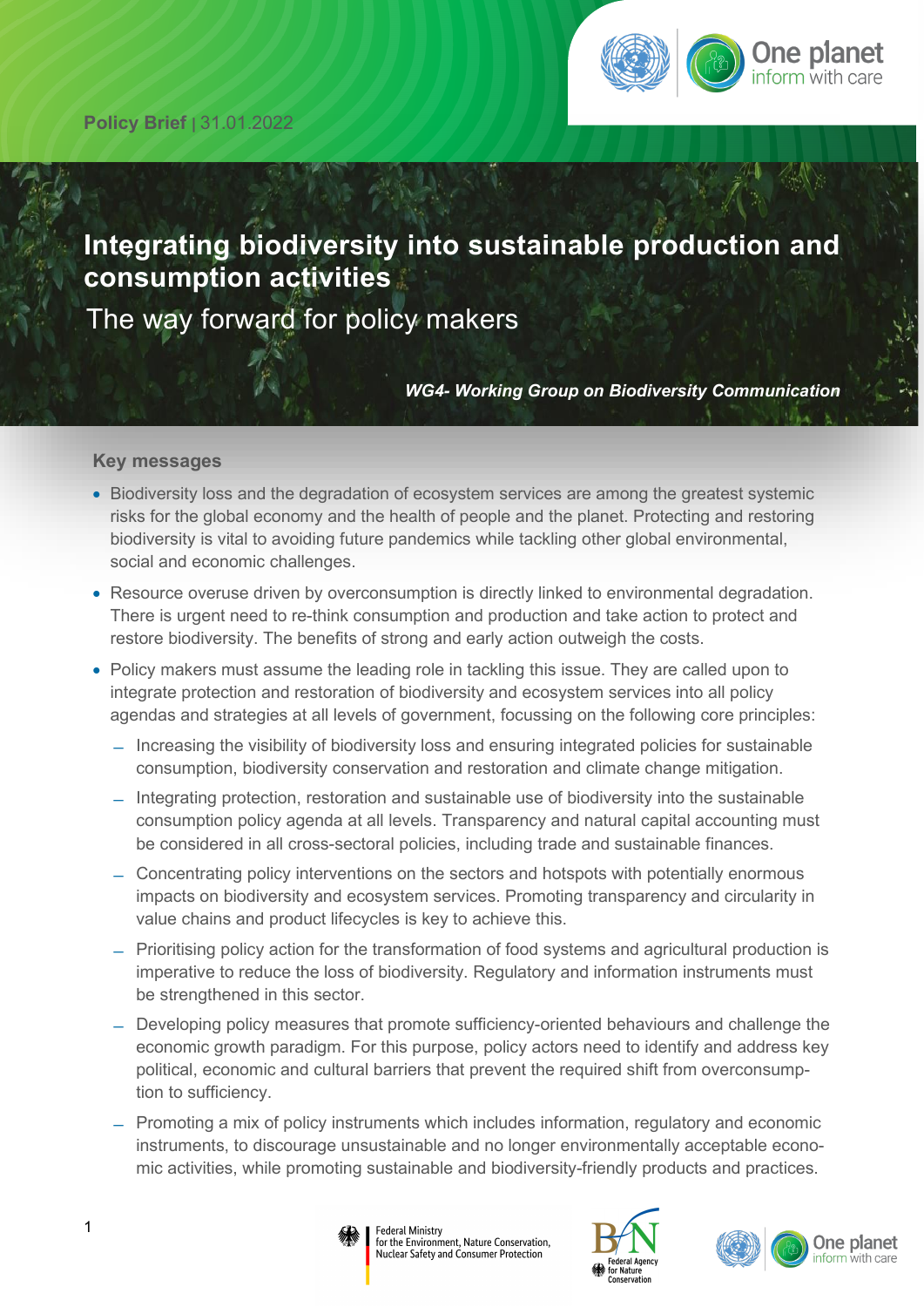# The urgent need for mainstreaming biodiversity into sustainable consumption

Nature and its essential ecosystem services (ES) provide the basis for societal well-being as well as all current and future economic activities. At present, however, biodiversity is being lost at an alarming speed. It is estimated that 23 % of global land area is already degraded. Over 85 % of wetlands have disappeared since 1970 and 32 million hectares of primary forest or recovering forest in the tropics were lost between 2010 and 2015 and, according to IPBES, about 1 million species are threatened with extinction if no action is taken [4]. The current, unprecedented loss of biodiversity therefore presents one of the greatest systemic risks to the global economy and the health of people and the planet [16]. The irreversible decline of biodiversity and ES in recent decades as well as recent global developments such as the Covid-19 pandemic are evidence that our current economic activities are exceeding the planetary boundaries, i.e. the safe operating space for humanity [10, 12, 18]. The production or extraction of raw materials for consumer goods are linked to impacts which include the conversion of biodiverse ecosystems (e.g. large-scale deforestation) as well as the overexploitation and pollution of land and seas, among others [6]. The Dasgupta Report [2] highlights the need for farreaching transformative change in society and policy to conserve the natural capital that our economy depends on. We must act now to halt the devastating impacts of our prevailing production and consumption patterns on biodiversity and ES worldwide while remembering that the benefits of strong and early action outweigh the short-term costs [2].

Despite comprehensive and compelling scientific evidence on the multiple links between businessas-usual production and consumption and biodiversity and ES loss, biodiversity conservation and restoration have not been sufficiently integrated into current policy strategies. However, due to the dramatic initial situation, it is imperative to place the necessary change towards sustainable production and consumption in the foreground of integrated policy strategies at all levels (global, regional and local). Possible effective approaches include promoting sufficiency-oriented lifestyles, reallocation of state subsidies to environmentally friendly forms of production, penalising business practices that are harmful to nature or enabling clear and transparent consumer information.

This policy brief provides a set of general recommendations and concrete entry points for action to integrate biodiversity protection and restoration into international and national policy processes for sustainable consumption. It furthermore provides examples of specific policy instruments and tools for the practical implementation of these recommendations at national and regional levels. Cooperation with relevant stakeholders and local communities is essential to ensure the success of concrete implementation [4, 5].

# Calls for action: Policy makers must lead the way forward!

# **Recommendations for increasing visibility and building on international momentum**

**Federal Ministry** 

Policy actors are called upon to use their influence in international policy arenas to create awareness about the biodiversity impacts of consumption and to jointly pursue solutions. They can build on existing international momentum, for example referring to the respective commitments in the Leaders Pledge for Nature, one of the results of the United Nations Summit on Biodiversity in September 2020<sup>[1](#page-1-0)</sup>. Explicitly addressing biodiversity and ES in the international political dialogue, particularly in

<span id="page-1-1"></span><span id="page-1-0"></span>[<sup>1</sup>](#page-1-1) Leaders Pledge for Nature (2020): Leaders Pledge for Nature. United to Reverse Biodiversity Loss by 2030 for Sustainable Development, 27.09.2020.





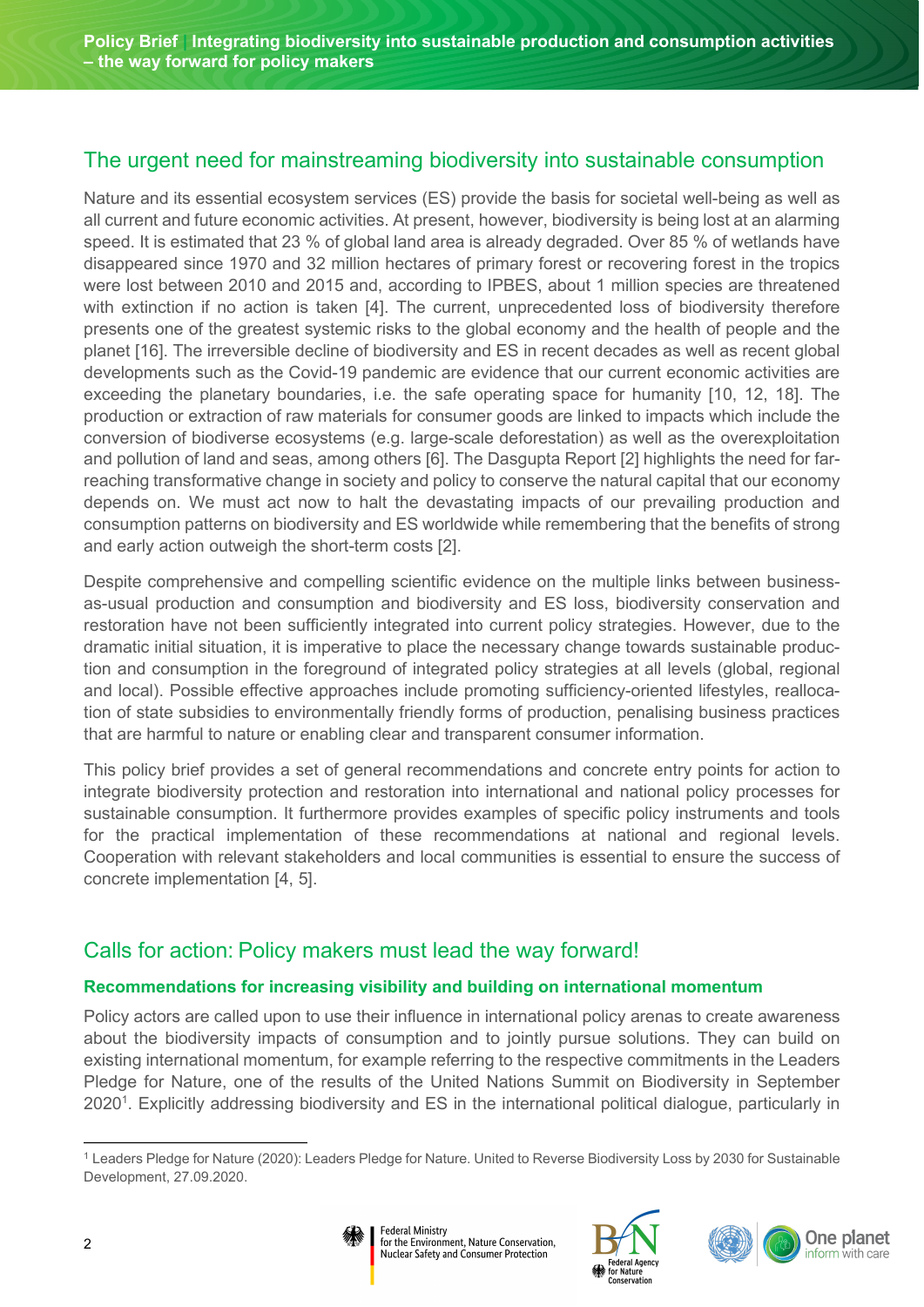**Policy Brief | Integrating biodiversity into sustainable production and consumption activities – the way forward for policy makers**

connection to the strategies for sustainable consumption (SDG12), must become the rule and not the exception. Moreover, the interdependence between biodiversity and consumption targets requires the mainstreaming of coherent policies across all sectors. This includes alignment with climate and socioeconomic policies, international agreements and resolutions.

Relevant intergovernmental bodies such as the UN High-Level Political Forum on Sustainable Development, the UN Committee on World Food Security, the United Nations Environment Assembly as well as G7, G20, UNGA and WTO must commit to intensify their actions for the conservation and restoration of biodiversity and ES.

In addition, integrated policy making needs to take place in the context of the 2030 Agenda for Sustainable Development and the upcoming post-2020 global biodiversity framework of the Convention on Biological Diversity (CBD) to effectively advance biodiversity protection and restoration through measures for sustainable production practices and consumption patterns. The resulting National Sustainable Development Strategies and National Biodiversity Action Plans shall necessarily enhance coordination and consider the synergies and trade-offs between targets for sustainable consumption and biodiversity protection and restoration [7].

<span id="page-2-2"></span>*Further information, resources, guidelines and inspiring examples for communication on the impacts of*  consumption on nature can be found in the One Planet network's Biodiversity Communication Toolkit [here](https://www.oneplanetnetwork.org/programmes/consumer-information-scp/biodiversity).<sup>[2](#page-2-0)</sup>

### **Entry points for Integrating biodiversity and ecosystem services into national policies**

It is not enough to address biodiversity in nature conservation policies alone. Hence, policy makers are called upon to explicitly embed biodiversity protection in all other policies related to sustainable consumption and production at all levels. This also includes policies concerning trade and finance which are key to accompany the required transition in our socio-ecological systems, as well as sectoral policies like agricultural policy.

Integrating biodiversity and ES into the global agenda for sustainable consumption also requires promoting a shift in the attitude of policy makers and society towards the evaluation of economy performance in general. For example, indicators such as Gross Domestic Product (GDP) are unable to account for the environmental impacts that are driven in economic activities like agriculture and mining. Policy actors should therefore advocate for the inclusion of natural capital accounting and external costs along value chains and product lifecycles in political decision making.

The development and implementation of other ongoing cross-sectoral policy processes at regional and national levels, such as those related to consumer initiatives, food systems or circular economy, must include concrete measures to enhance their potential contributions to biodiversity protection. Policy action should focus on the hot topics with high potential impacts on biodiversity and ecosystem services. In this regard, transparency must be urgently demanded in value chains involving mining and minerals [6] as well as all kinds of agricultural commodities [1]. Better regulations on recycling must be enforced to increase circularity, in particular for ICT products and textiles [8, 11]. Moreover, eco-design and business models for durable and long-lasting products shall be promoted and properly incentivised in all sectors. Policies on right to repair and product lifetime extension are good examples to advance in this direction.

*Further information and resources about product lifetime extension can be accessed [here](https://www.oneplanetnetwork.org/programmes/consumer-information-scp/product-lifetime-extension)[3](#page-2-1) .*

[<sup>3</sup>](#page-2-3) https://www.oneplanetnetwork.org/programmes/consumer-information-scp/product-lifetime-extension



<span id="page-2-3"></span>

<span id="page-2-1"></span><span id="page-2-0"></span>[<sup>2</sup>](#page-2-2) https://www.oneplanetnetwork.org/programmes/consumer-information-scp/biodiversity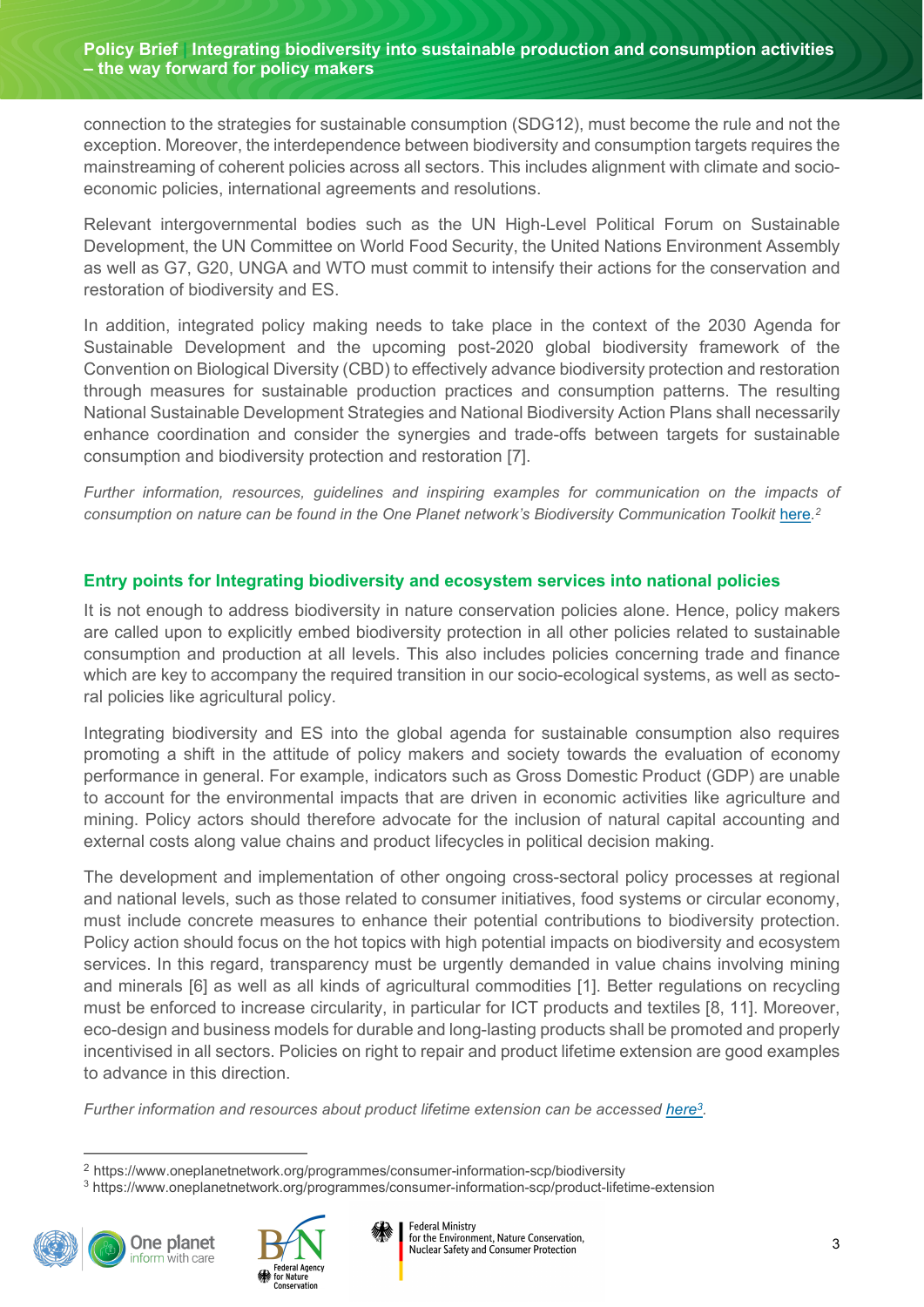#### **Recommendations for action in food systems**

The agricultural and food sector accounts for 40 % of quantified biodiversity losses in most countries and regions [1, 14] and therefore requires urgent political action. A transition towards more sustainable food products and agricultural systems must be of top priority in policy action for sustainable consumption. To create policy coherence, biodiversity protection and restoration must be integrated into all agricultural and food policies, including those cross-sectoral policies involving the trade of global commodities.

In order to address biodiversity impacts related to conventional agricultural production, it is necessary to set limits for the use of agrochemicals and to enforce regulations to avoid social and environmental impacts related to land use change such as deforestation. Supporting certification programmes and strengthening environmental control bodies are two ways in which policy makers can contribute in this regard. Finally, in shifting consumption behaviours, policy actors shall focus on measures to lower the demand of animal products and reduce food waste of all types.

It is essential to adopt a food systems approach to ensure that all supply chain actors from farm to fork are considered. Trade-offs regarding biodiversity protection must be identified and effectively addressed in the decision-making process. Moreover, by engaging policy and practice communities such as food policy councils as well as citizens assemblies at local, regional, and national level, policy makers can foster inclusive and participatory approaches for the transformation of food systems.

WWF has developed concrete objectives and action priorities for the transformation of our food systems in preparation for the UN Food Systems Summit, which took place in September 2021  $[17]$ .

### **Policy measures, instruments and incentives for biodiversity-friendly consumption at regional and national level**

Achieving change in consumption patterns is best done through a combination of different policy instruments and tools aligned towards biodiversity-friendly consumption.

#### **Information instruments**

Information instruments can contribute to increasing transparency along value chains and educating consumers for better decision making and should therefore be promoted. An example of these are voluntary certification schemes and eco-labelling [13] for products which go far beyond minimum requirements. Even so, biodiversity criteria are so far often insufficiently addressed. Policy actors must demand and support stronger integration of biodiversity protection into these instruments.

Campaigns and education are also important information instruments. While raising awareness is important, policy makers also have a larger responsibility to shift the policy framework for production and consumption towards sustainability. Changes in consumption patterns cannot effectively be achieved by consumers alone.





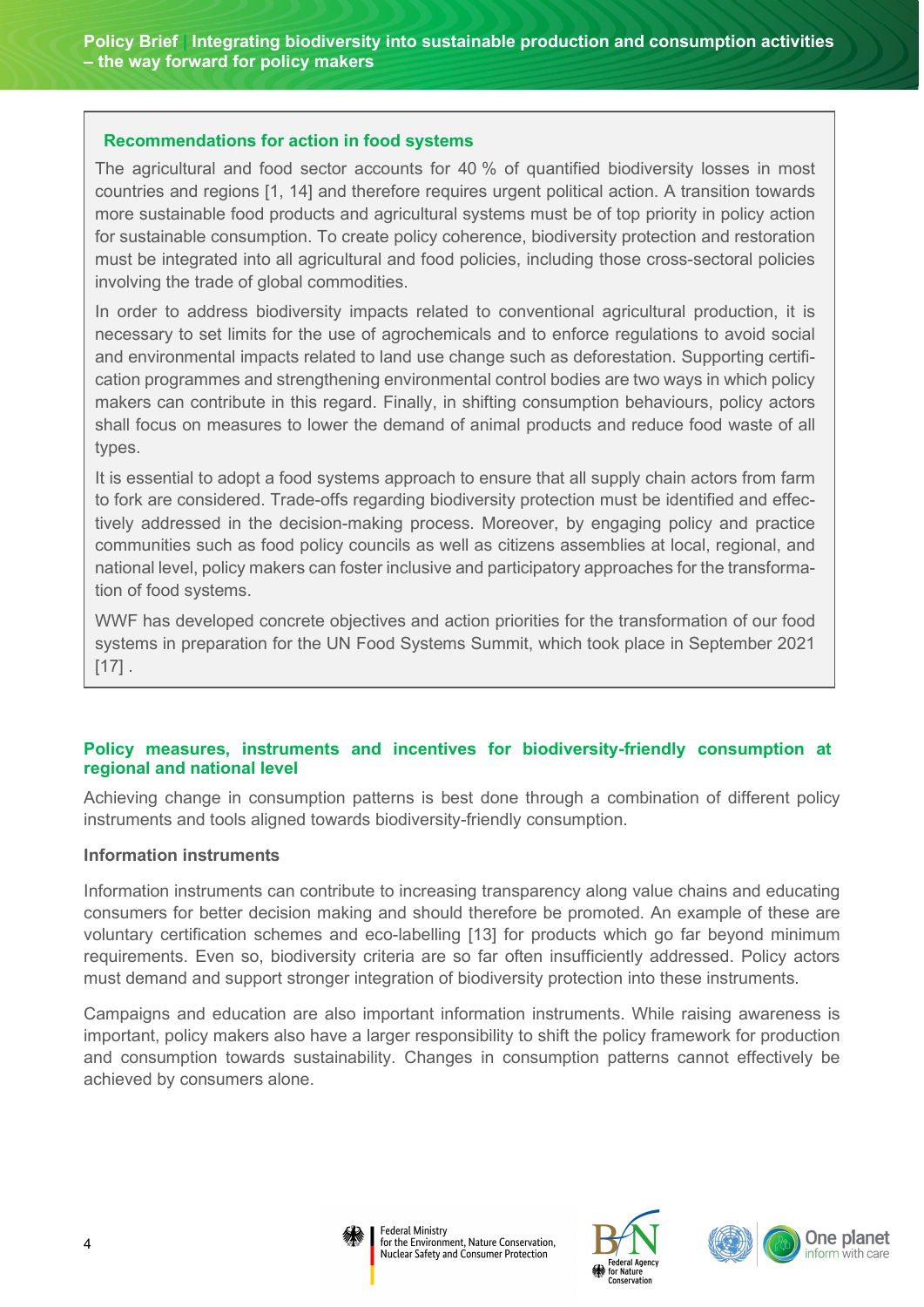### **Regulatory instruments**

Regulatory instruments must also be applied to address the issue of consumption and biodiversity loss. These instruments can be used to penalise environmentally harmful business models and promote those which operate in an environmentally friendly manner. Policy makers can promote transparency through due diligence regulations and mandatory reporting, establishing extended producer responsibility laws or setting mandatory eco-design standards including the ban of toxic chemicals for different product groups.

### **Economic instruments**

Considering the scale and urgency of the challenge, economic instruments must also be adapted and scaled up in order to promote biodiversity protection in consumption policy. Calls for action in this category include enforcing and expanding the polluter pays principle, pricing harmful production and sourcing practices as well as implementing environmental tax reforms. In this respect, subsidies which encourage biodiversity-harmful production and consumption behaviours must be removed [9], [19] and taxation must be shifted from labour to resources. Simultaneously, economic incentives to promote sustainable products and consumption patterns shall be implemented in cooperation with companies and civil society. Taxing environmentally intensive products and services such as meat and air transportation are examples in this category.

At governmental level, sustainable public procurement (SPP) should be applied as a lever to promote better consumption and production practices. Protection of biodiversity and ES should be integrated into procurement criteria. National, regional, and municipal procurement stakeholders can encourage tenderers to deliver higher levels of environmental performance including biodiversity protection, restoration and sustainable use.

### **Infobox: Sufficiency and transformative change**

The current growth model of the global markets is built upon incentives for continuously expanding the economy, which requires increasing resource consumption. Under this framework, economic and societal structures run counter to the goals of biodiversity, i.e. conservation and restoration. In combination with a policy landscape that promotes sustainable consumption and production, transformative changes in our socio-ecological system resulting in decreasing resource consumption are urgently required.

Sufficiency is defined by Fischer et al. (2013) as the modification of consumption patterns that help to respect the Earth's ecological limits, while modifying aspects of consumer benefit. The efficiency and consistency strategies are failing to deliver an economy that can operate within planetary boundaries. The notion of 'sufficiency' challenges the economic growth paradigm by suggesting a shift in consumption patterns – away from overconsumption – to reduce environmental impacts. Given the urgency of the systemic risks posed by the crisis in the context of biodiversity decline, policy actors are encouraged to focus on increasing the acceptance of this transformation pathway. To avoid societal conflicts in this process, a mix of deliberative, inclusive and participatory mechanisms involving consumer organisations and innovative business models is required.

### **Measures for transformative environmental policy**

The promotion of sufficiency-oriented lifestyles [3] is especially critical given its great potential in protecting biodiversity. The design of lifestyles is related to the supply systems of society, in other words, how food, mobility and the supply of goods, energy or housing are organised. Transformative



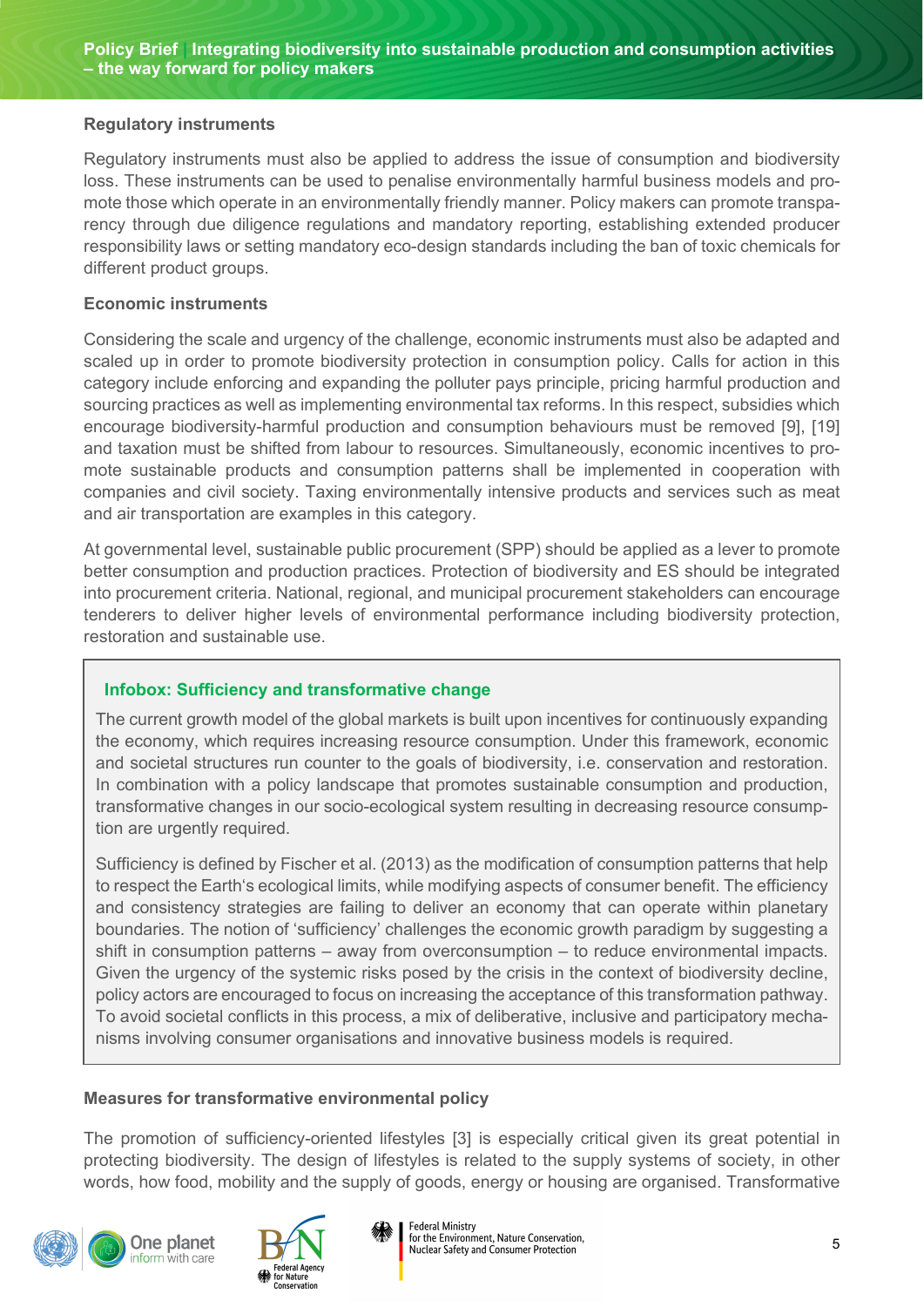environmental policy focuses on the transformation of these systems. In this way, environmentally compatible action should become the norm rather than the voluntary effort of individuals. Therefore, measures for transformative environmental policy [15] should aim at removing barriers to sufficiency transitions.

This often requires profound change. New infrastructures have to be built up, new practices have to be adopted. Economic sectors and unsustainable practices must be phased out. The energy or mobility transition are examples of that. Politically, this requires a mix of instruments: enabling through infrastructures, enabling through information and education, incentivising through ecological cost truth, guiding through rules and justifying through convincing communication.

Policy makers are also called upon to fund research and support programmes for the necessary and urgent transformative changes. Research and development play a central role in transforming current socio-economic systems. In order to achieve more sustainable production and consumption patterns, alternative materials, production and recycling technologies as well as social innovations need to be promoted with sufficient resources.

# **Concluding remarks: The way forward**

Considering the dependence of all future economic activities on a healthy natural environment, policy actors are called to take urgent and radical action in tackling the issue of biodiversity loss and the degradation of ecosystem services. Building on the increasing international awareness around this issue, all policy agendas must take the conservation and restoration of biodiversity and ecosystem services into account.

In the face of current global challenges such as the climate crisis, the Covid-19 pandemic and the alarming state of biodiversity loss, there has never been a more pressing moment to act. Businessas-usual economic activities cannot continue to operate while planetary boundaries are exceeded. For that, a socio-economic transformation is needed, and policy makers are compelled to lead the way and advocate for transformative environmental policy which considers the synergies and trade-offs between all policy agendas.

The course of action is clear. In this policy brief a series of concrete actions to connect sustainable consumption to biodiversity protection are described. Policy actors are compelled to remember that failing to act now will cause high costs from damage, and loss of value. A mix of policy instruments must be applied to achieve changes both in production and consumption patterns as well as transformations in society and the economy to shift the paradigm of economic growth.

<span id="page-5-1"></span>*More detailed information about current state and future requirements in information, communication and international cooperation for biodiversity-friendly consumption, including good practice examples, can be found [here](https://www.bfn.de/sites/default/files/2021-12/2021-sustainable-consumption-information-communication-cooperation-bfn_0.pdf)[4](#page-5-0) .*

<span id="page-5-0"></span>[<sup>4</sup>](#page-5-1) Teufel et al. (2021): Sustainable consumption for biodiversity and ecosystem services – current state and future requirements in information, communication and international cooperation. https://tinyurl.com/communication-biodiv







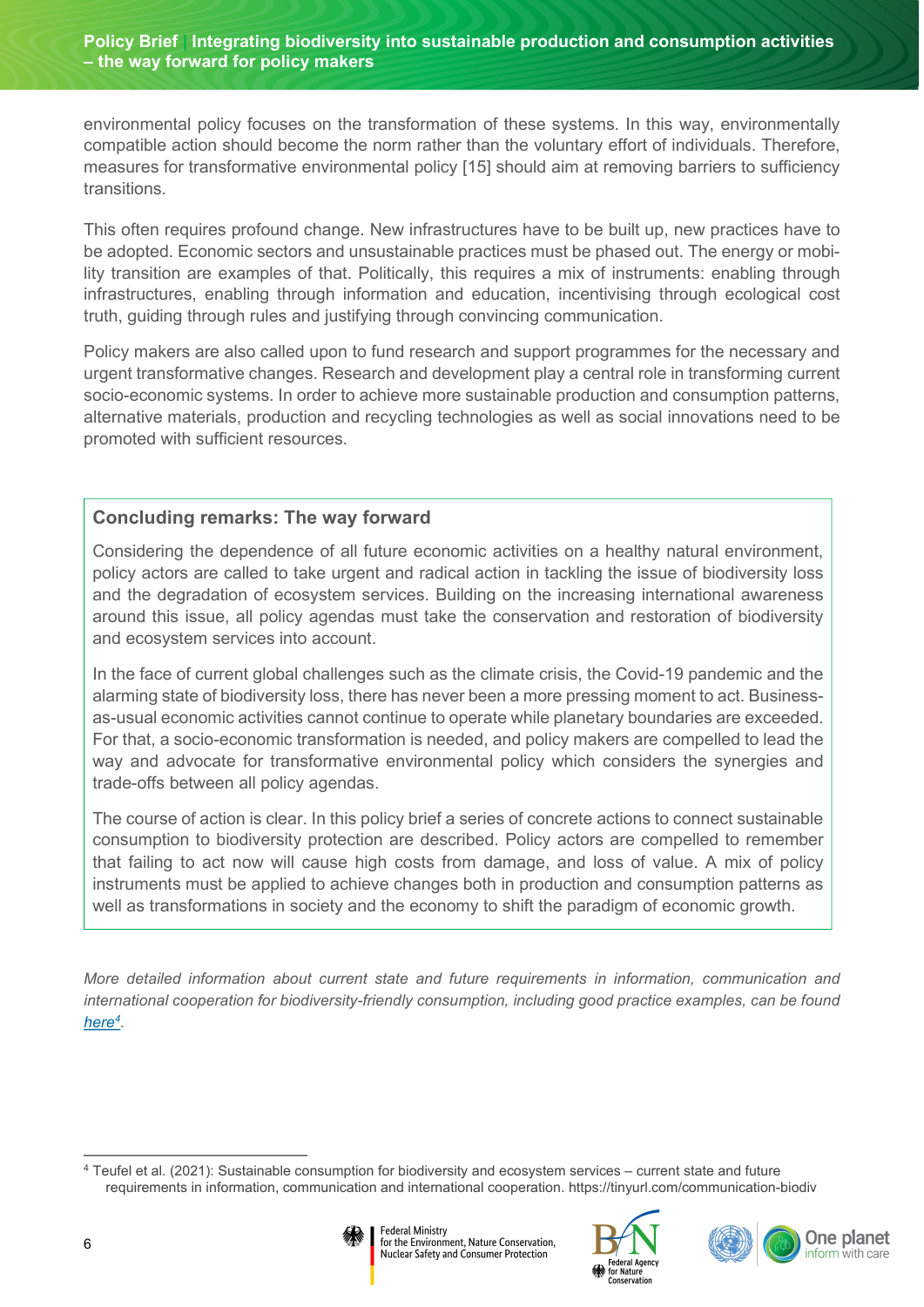## **References**

- 1. Chaudhary, A., & Kastner, T. (2016). Land use biodiversity impacts embodied in international food trade. *Global Environmental Change,* 38, 195–204. doi:10.1016/j.gloenvcha.2016.03.013.
- 2. Dasgupta, P. (2021). *The Economics of Biodiversity: The Dasgupta Review: Abridged Version* . London.
- 3. Fischer, C., Grießhammer, R., Barth, R., Brohmann, B., Brunn, C., Heyen, D. A., et al. (2013). *When less is more: Sufficiency: Terminology, rationale and potentials* (Working Paper).
- 4. Intergovernmental Science-Policy Platform on Biodiversity and Ecosystem Services (IPBES) (2019). *Global assessment report on biodiversity and ecosystem services of the Intergovernmental Science-Policy Platform on Biodiversity and Ecosystem Services* . Bonn.
- 5. IPCC (2019). *Climate Change and Land: an IPCC special report on climate change, desertification, land degradation, sustainable land management, food security, and greenhouse gas fluxes in terrestrial ecosystems* .
- 6. Kliem, L., Pentzien, J., Baldauf, M., Bidjanbeg, A., Fehrenbach, H., Auberger, A., et al. (2019). *Sustainable Consumption for Biodiversity and Ecosystem Services: The cases of cotton, soy and lithium* . Bonn.
- 7. Leaders Pledge for Nature (2020). Leaders Pledge for Nature: United to Reverse Biodiversity Loss by 2030 for Sustainable Development . https://www.leaderspledgefornature.org/wpcontent/uploads/2021/06/Leaders\_Pledge\_for\_Nature\_27.09.20-ENGLISH.pdf. Accessed 14 December 2021.
- 8. Sajn, N. (2019). Environmental impact of textile and clothes industry. EPRS | European Parliamentary Research Service.
- 9. Schweppe-Kraft, B., Schlegelmilch, K., & Berger, L. (2019). *Abbau naturschädigender Subventionen und Kompensationszahlungen auf stofflichen Belastungen: Ökonomische Instrumente zum Schutz der biologischen Vielfalt* . Bonn.
- 10.Steffen, W., Richardson, K., Rockström, J., Cornell, S. E., Fetzer, I., Bennett, E. M., et al. (2015). Planetary boundaries: Guiding human development on a changing planet. *Science,* 347(6223). doi:10.1126/science.1259855.
- 11.UN Environment Programme (2020). *Sustainability and Circularity in the Textile Value Chain: Global Stocktaking* . Nairobi, Kenya.
- 12.UN Environment Programme, & International Livestock Research Institute (2020). *Preventing the next pandemic: Zoonotic diseases and how to break the chain of transmission* . Nairobi, Kenya.
- 13.UNEP (2019). Consumer Information Tools and Climate Change: Facilitating low-carbon choices in Tourism, Buildings and Food Systems. Guidance for Policy Makers and Business Leaders.
- 14.Wilting, H. C., Schipper, A. M., Bakkenes, M., Meijer, J. R., & Huijbregts, M. A. J. (2017). Quantifying Biodiversity Losses Due to Human Consumption: A Global-Scale Footprint Analysis. *Environmental Science & Technology,* 51(6), 3298–3306. doi:10.1021/acs.est.6b05296.
- 15.Wolff, F., Heyen, D. A., Brohmann, B., Grießhammer, R., Jacob, K., & Graaf, L. (2018). Transformative Umweltpolitik: Nachhaltige Entwicklung konsequent fördern und gestalten: Ein Wegweiser für den Geschäftsbereich des BMU.
- 16.World Economic Forum (2020). *The Global Risks Report 2020: 15th Edition* .
- 17.World Wide Fund For Nature (WWF) (2021). WWF and the UN Food Systems Summit Our expectations and contributions: How WWF will support the 2021 UN Food Systems Summit to trigger food systems transformation.
- 18.WWF International (2020). The loss of nature and the rise of pandemics: Protecting human and planetary health.
- 19.Zerzawy, F., Beermann, A.-C., Fiedler, S., & Runkel, M. (2021). *Environmentally Harmful Subsidies in Germany: Focus on Biodiversity: How harmful incentives endanger biological diversity* .